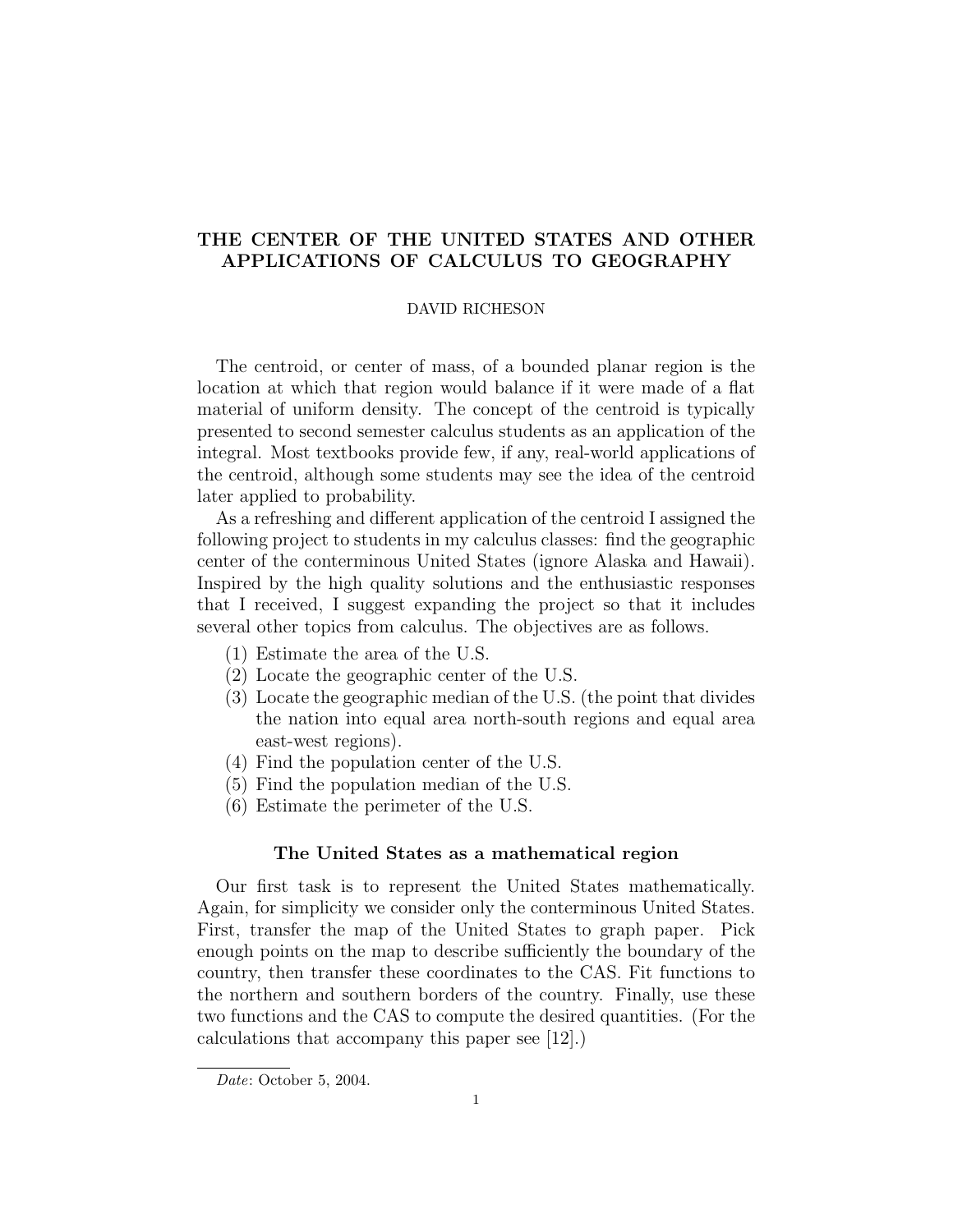Despite the simplicity of this checklist, there are a few challenges that we face. First, the United States is not bounded by the graphs of two functions. We can safely ignore small geographic features such as Long Island and Cape Cod, but we cannot ignore Florida's eastward protrusion into the Atlantic Ocean on a coast that slopes to the southwest. As a result of Florida's orientation some vertical lines intersect the boundary more than twice. There is simple and elegant solution to this problem: rotate the map. With the map oriented so that Florida points straight down, the country can be reasonably represented as a region bounded by two functions.

The second hurdle to overcome is the problem of fitting a curve to the complicated boundary of the country. While it is possible to find a polynomial of high degree that fits the data points exactly, its graph would have wild oscillations that do not resemble the underlying boundary. Thus, to have an accurate fit we break the boundary into small pieces and create a piecewise function that fits the boundary.



FIGURE 1. The U.S. as a region bounded by the graphs of two functions.

In Figure 1 we see the country bounded by the graphs of two functions: the northern function,  $N(x)$ , and the southern function,  $S(x)$ (although not literally accurate, we refer to up, down, right and left as north, south, east and west). The piecewise functions  $N(x)$  and  $S(x)$  consist of six and seven polynomial functions respectively. We denote the western and eastern extremities of the country as  $x = W$ and  $x = E$ . We assume that the U.S.-Canadian border runs through the middle of Lakes Superior, Huron, Erie and Ontario.

Before proceeding to our calculations we should pause and discuss one of our assumptions. What are the the consequences of using a flat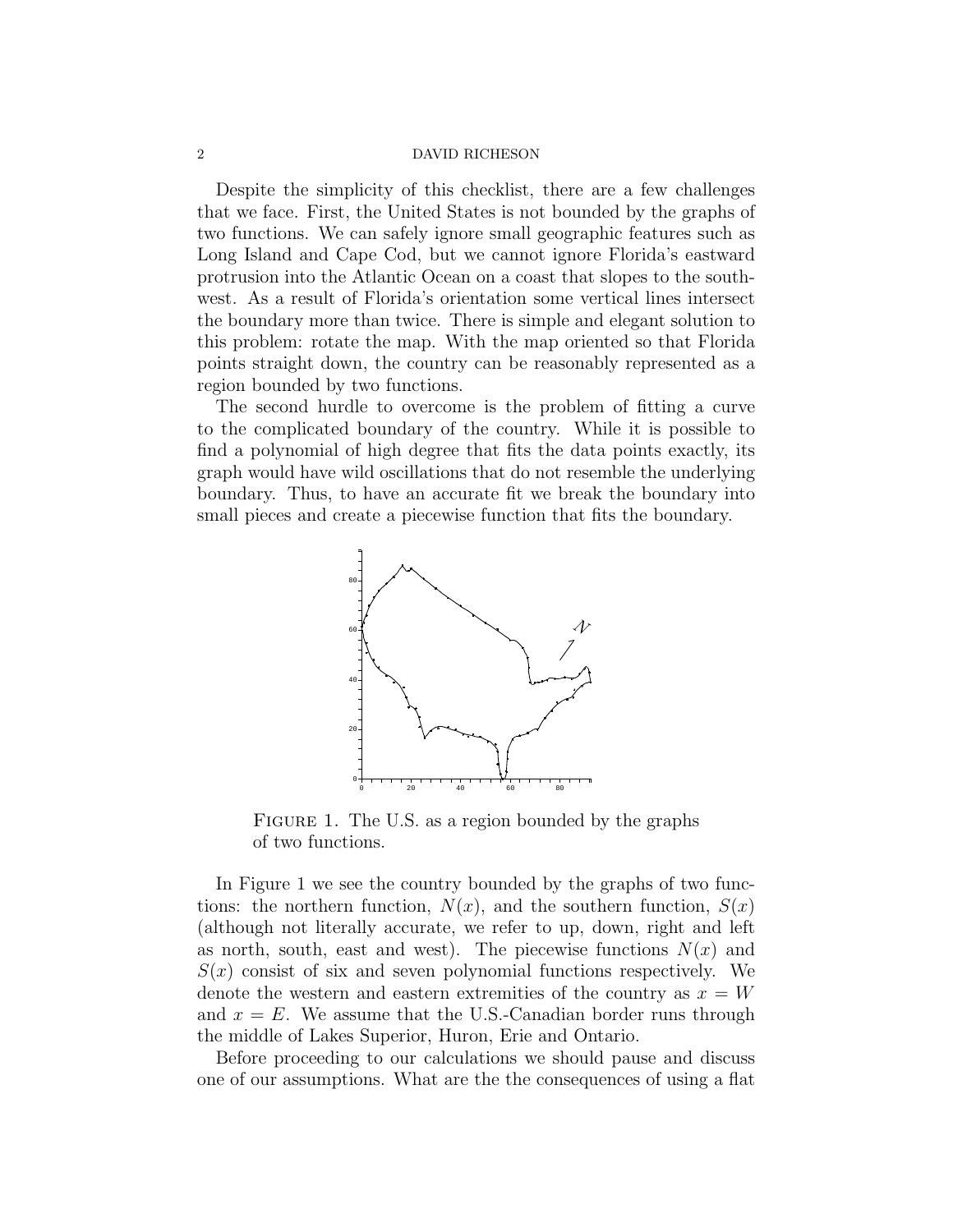map of the United States? Because of this projection, objects in the north are distorted and appear proportionally larger than they would in the south. We compute the distance between Miami and Los Angeles and find that each unit on our graph paper corresponds to 28.8 miles. However, doing the same for Boston and Seattle we find that each unit is 31.8 miles. This distortion places the centroid of the country farther north than it should be. Similarly, the computed lengths of the U.S.- Canadian and U.S.-Mexican borders will also suffer. For the sake of simplicity we ignore this distortion, but it is a detail about which we should be aware.

# The area of the United States

As an easy exercise, we can now compute the area of the United States. Assuming that the side length of each square on the graph paper corresponds to  $\alpha = 30.3$  miles, the area of country is

$$
\alpha^2 \int_W^E (N(x) - S(x)) \, dx.
$$

Using the CAS to compute the integral we find the area to be approximately 3,084,000 square miles, only 7% larger than the accepted figure of 2,870,083 square miles [3].

## The geographic center of the United States

The center of the United States may seem to be nothing more than an item of trivia, but in some circumstances its location may be very important. The idea of centrality and the definition of "center" was important to the founding fathers at the end of the eighteenth century [1]. At this time they were trying to choose a central location for the nation's new capital. The northern states wanted it to be near the population center, arguing that it was important that it be near the people. They asserted that the population center was in Pennsylvania, northeast of the Susquehanna River (the census of 1790 showed that it was actually in Maryland). Wanting a location farther south, the southern states pushed for the capital to be established near the geographic center of the thirteen states. They argued that it was important for the center of the government to be as close as possible to every part of the nation. (Some Northerners argued that the capital should be near the economic center.) Citing these facts and others, they chose Washington, D.C. to be the nation's capital.

This historical anecdote illustrates the importance of the problem of finding the center of the United States. It also illustrates that there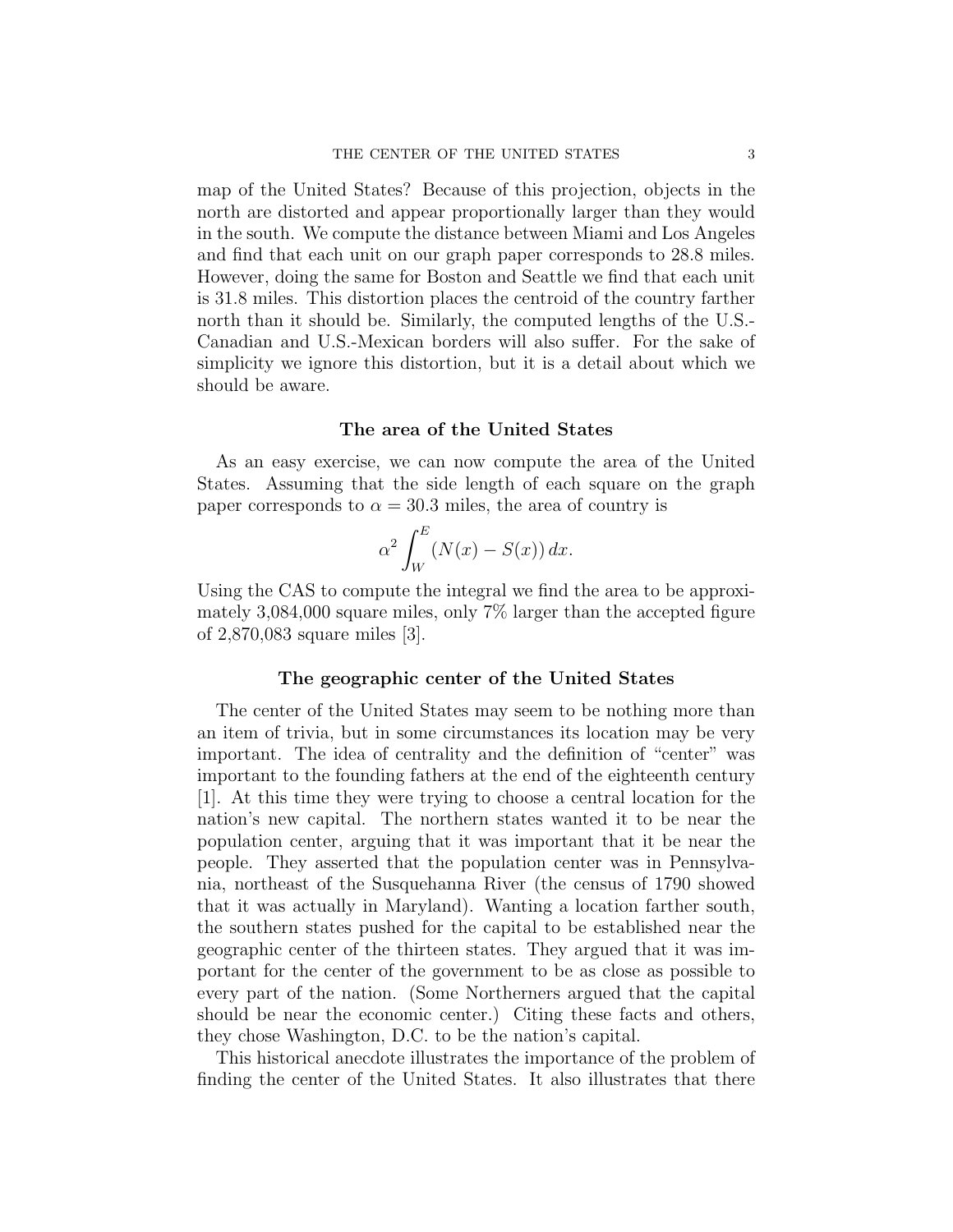may be many different definitions of the center. We begin with the geographic center, the centroid.

The centroid of the region bounded by the curves  $y = f(x)$  on the top,  $y = g(x)$  on the bottom, and  $a \le x \le b$  is the point  $(\bar{x}, \bar{y})$  where

$$
\bar{x} = \frac{1}{A} \int_{a}^{b} x(f(x) - g(x)) dx, \quad \bar{y} = \frac{1}{A} \int_{a}^{b} \frac{1}{2} (f(x)^{2} - g(x)^{2}) dx, \text{ and}
$$

$$
A = \int_{a}^{b} (f(x) - g(x)) dx.
$$

With these integrals and the functions  $N(x)$  and  $S(x)$  we use the CAS to compute the geographic center of the United States. We find that it is located just south of the Kansas-Nebraska border in Phillipsburg, Kansas (see Figure 2). Phillipsburg is 40 miles west of the accepted location of the geographic center, Lebanon, Kansas [4].



FIGURE 2. The geographic center of the United States.

While the government acknowledges that Lebanon is the geographic center of the conterminous United States, there is no officially sanctioned marker at this location. However, in 1940, with the hope of creating a tourist attraction in their small town, the Hub Club of Lebanon hired engineers to find the exact location of the geographic center and placed a monument there. A hotel was opened near the monument, but the tourist draw was smaller than expected and the hotel closed within a few years [8].

In general it is not true that any line through the centroid divides the region into two regions of equal area. For instance, it is not necessarily the case that the north-south and east-west lines that divide the country into regions of equal area pass though the geographic center. We call the intersection of these two lines the *geographic median*. The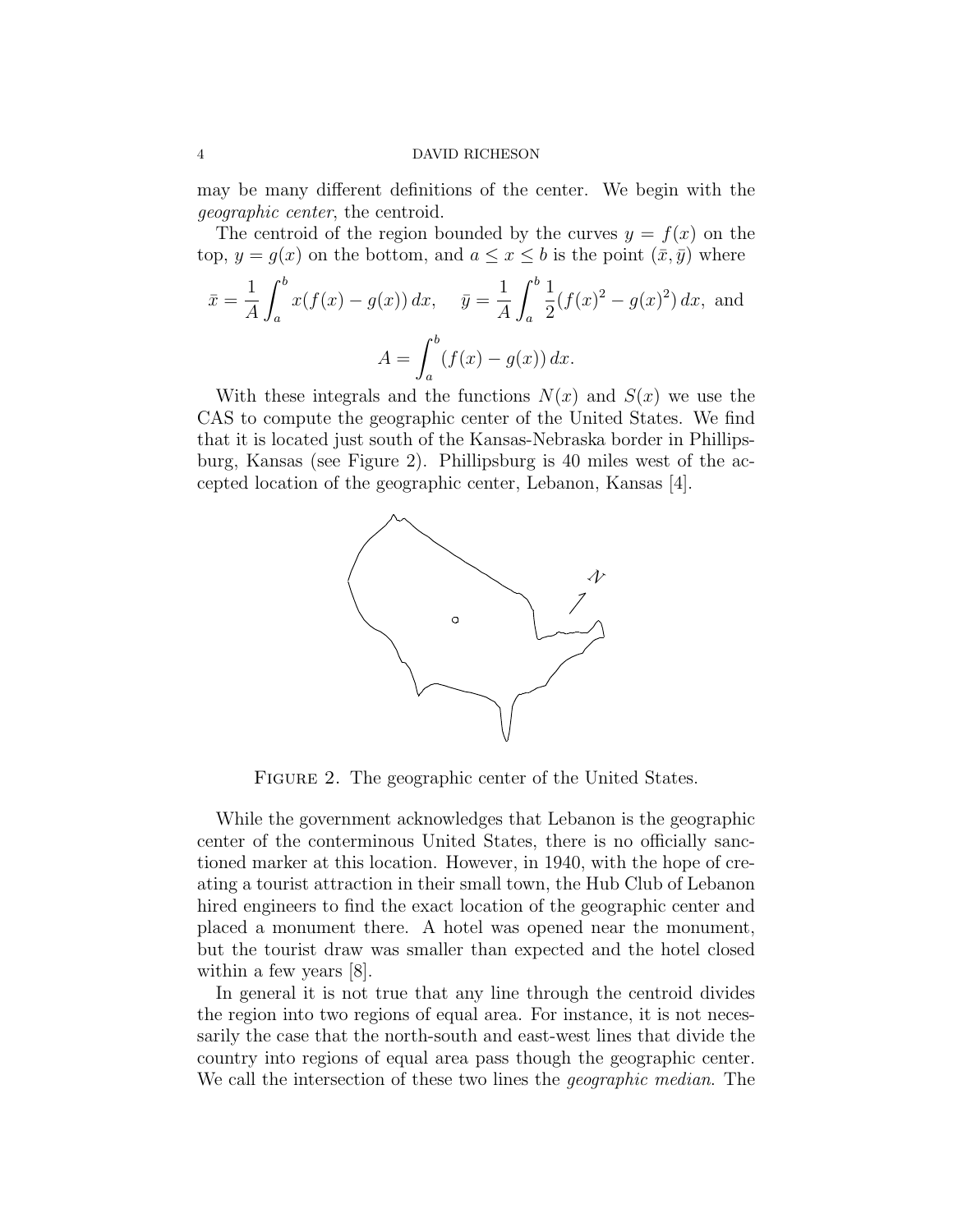geographic median depends on the choice of axes. We cannot divide our (rotated) map vertically and horizontally to find the geographic median. We must use lines parallel to the lines of longitude and latitude.

We now explain how to find the east-west line that runs through the geographic median; the north-south line is obtained similarly. On the graph paper, we measure the slope,  $m$ , of an east-west line. We must find the intercept, k, so that the line  $l_k(x) = mx + k$  divides the country into two regions of equal area. Notice that on the west coast the east-west line intersects the graph of  $N(x)$  and on the east coast it intersects the graph of  $S(x)$ . Given k, the CAS solves the equations  $l_k(x) = N(x)$  and  $l_k(x) = S(x)$  for x. Denote these x-values by  $x = L_k$ and  $x = R_k$  respectively. Then, by evaluating the following expression, we find the fraction of the area that lies north of line  $y = l_k(x)$ 

$$
\frac{1}{A} \Big( \int_{L_k}^{R_k} (N(x) - l_k(x)) \, dx + \int_{R_k}^E (N(x) - S(x)) \, dx \Big)
$$

(as before, A is the total area of the country). We need two integrals because part of the region is bounded on the bottom by  $l_k(x)$  and part by  $S(x)$ . We vary k until the computed quantity is  $1/2$ .

Since the United States is roughly rectangular we expect the geographic center and the geographic median to be close to one another. Still, we were shocked to discover that, by our calculations, the geographic median is less than 13 miles to the northeast of the geographic center (see Figure 3).



Figure 3. The geographic center (the circle) and the latitude and longitude lines through the geographic median of the U.S.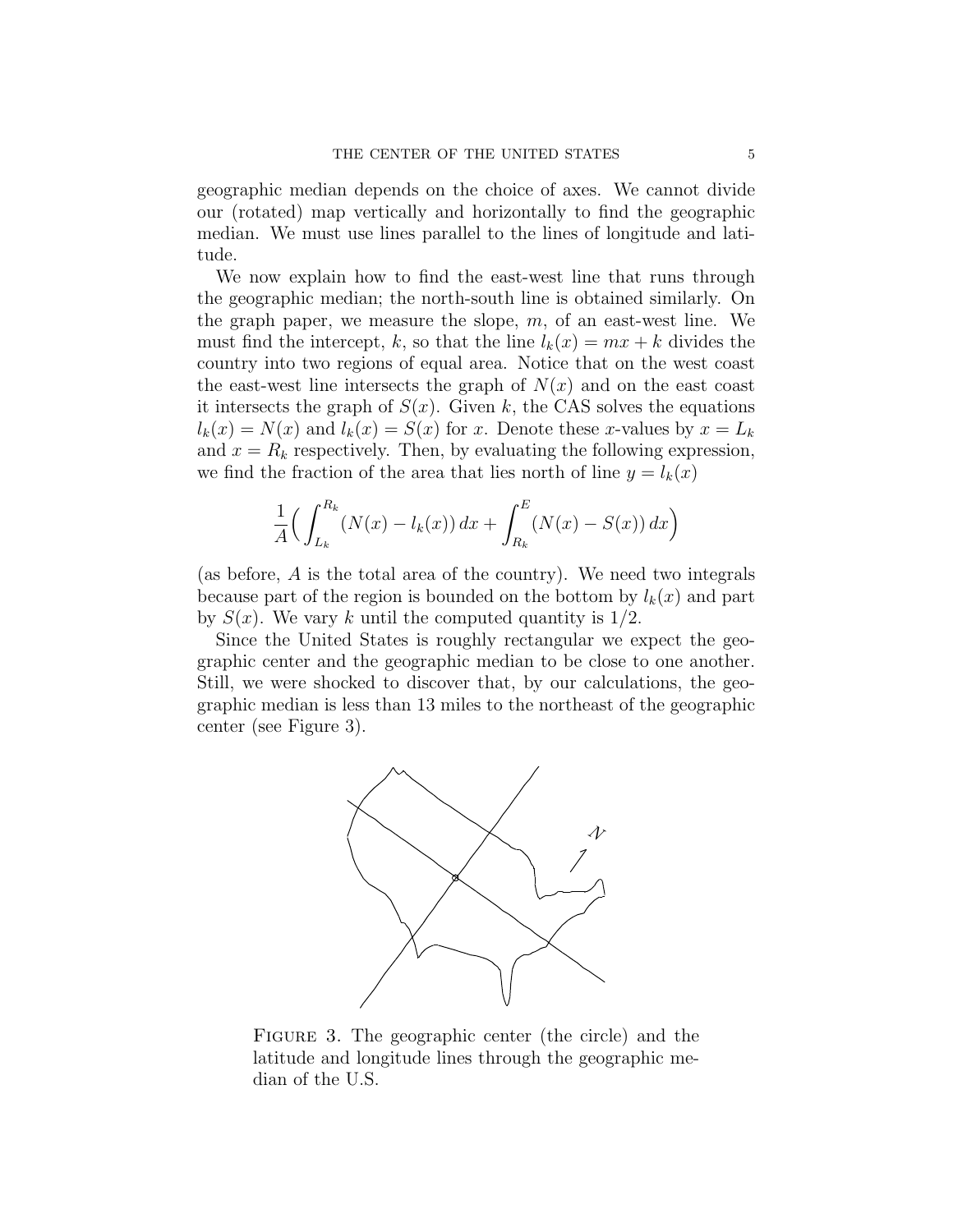There are other noteworthy geographic centers in the United States. After Alaska and Hawaii became states, Lebanon, Kansas, became the "historic center of the United States." The geographic center of the fifty states is Castle Rock, South Dakota [4]. Rugby, North Dakota, is the geographic center of the North American continent [3]. A U.S. Coast and Geodetic Survey benchmark in Meades Ranch, outside of Osborne, Kansas, and 40 miles south of Lebanon, marks the geodetic center of the United States, sometimes called the North American Datum. This arbitrarily chosen central location serves as the reference point for all North American surveys, and all property lines and all local, state, national, and international boundaries are defined in reference to it. The geodetic center was established in Osborne in 1891; it is a site on the National Register of Historic Places.

## The population center of the United States

The *population center* of a region is the centroid of the distribution obtained by replacing each person by a point with unit mass. To approximate this distribution for the United States we use the 75 most populated metropolitan areas (as reported by the 2000 census, [11]) as points and use each city's population as its mass. These metropolitan areas account for approximately 180,140,000 people, roughly 65% of the total population of the conterminous United States

The federal Office of Management and Budget is charged with defining metropolitan areas at the time of each census. Doing so enables all federal agencies to collect, share and compare statistical information about such areas. A metropolitan area is described as "an area containing a recognized population nucleus and adjacent communities that have a high degree of integration with that nucleus" [10]. A metropolitan area may consist of a city and its suburbs or it may include a group of cities. For instance the Baltimore-Washington D.C. region is one metropolitan area.

Recall that the center of mass,  $(\bar{x}, \bar{y})$ , for a set of n points in the plane, the *i*th of which has mass  $m_i$  at  $(x_i, y_i)$ , satisfies

$$
\bar{x} = \frac{1}{M} \sum_{i=1}^{n} m_i x_i
$$
 and  $\bar{y} = \frac{1}{M} \sum_{i=1}^{n} m_i y_i$ ,

where  $M = \sum_{i=1}^{n} m_i$  is the total mass. We place these 75 metropolitan areas on our graph paper and transfer the coordinates and the populations to the CAS. Using the centroid formulas we find the population center to be in Montgomery City, Missouri, approximately 70 miles west-northwest of St. Louis (see Figure 4).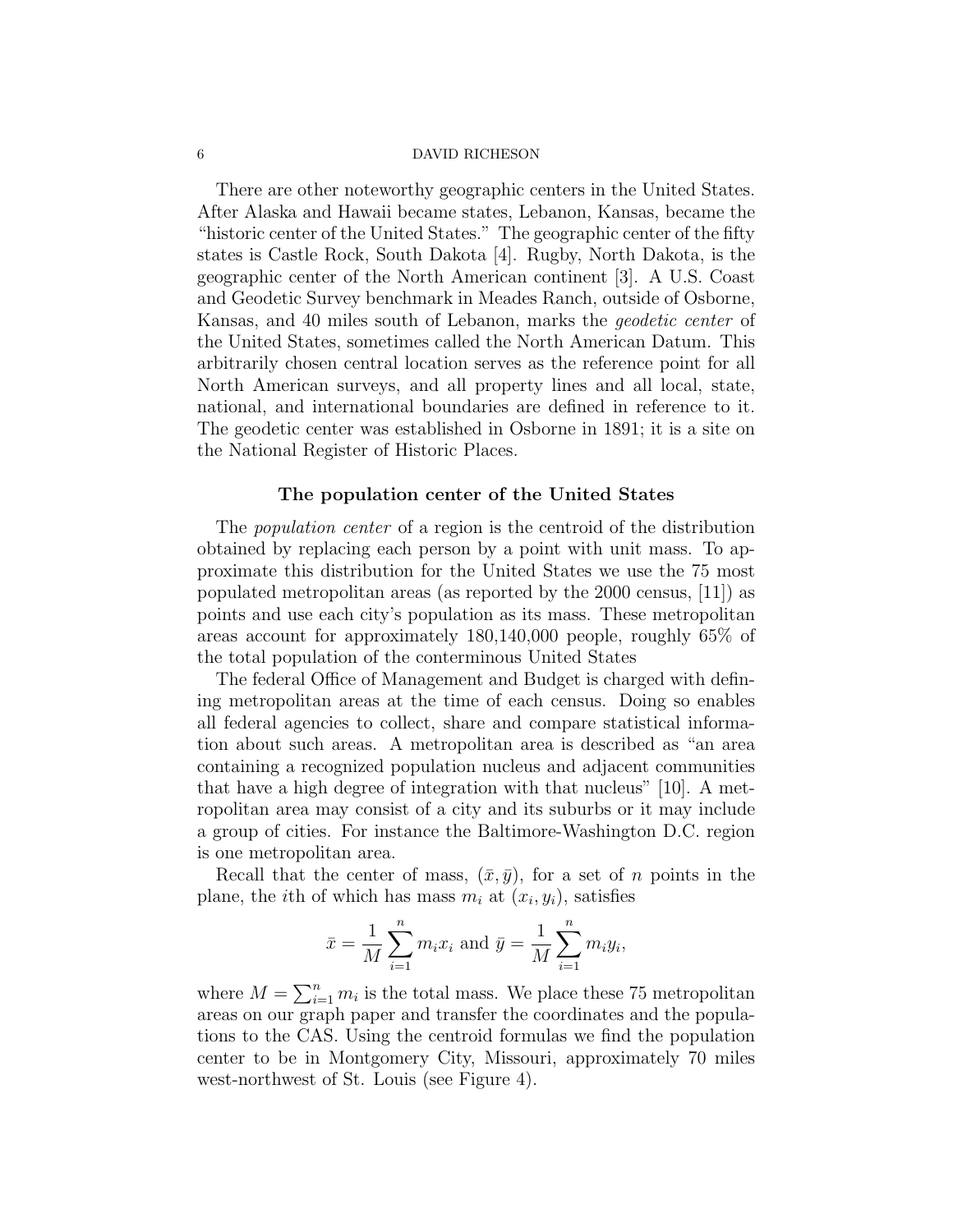

Figure 4. The 75 most populated metropolitan areas and the population center (the box-shaped point).

The reader may wonder what effect the rest of the population has on the location of the population center. We computed the population center for the to 50 most populated metropolitan areas before we computed it for the top 75. The inclusion of these 25 metropolitan areas added approximately 18 million people, or 6% of the total population, yet the population center moved less than 11 miles. Thus one hopes that including the remaining 35% would not cause the population center to move too far.

Following the 2000 census, the U.S. Census Bureau announced that the population center was in Edgar Springs, Missouri, approximately 90 miles south-southwest of our location, Montgomery City [2], [9]. However, they include the residents of Hawaii and Alaska. Also, their computation technique is different from ours. To compute the center, they subdivide the United States into 8,000,000 regions of equal area and count the population in each. They treat the center of each region as a point-mass and use a discrete centroid formula for points distributed on a sphere that is analogous to the planar version that we used  $|4|$ .

The population median is the intersection of the north-south and east-west lines that divide the country into regions of equal population. Again, we use the same 75 metropolitan areas. With the help of the CAS we compute the fraction of the population living north of a given east-west line (or west of a north-south line), and we vary the intercept until that proportion is  $1/2$ . Doing so, we find the lines shown in Figure 5. They meet in Brookville, Indiana, which is 30 miles northwest of Cincinnati and 65 miles southeast of Indianapolis. Notice that each of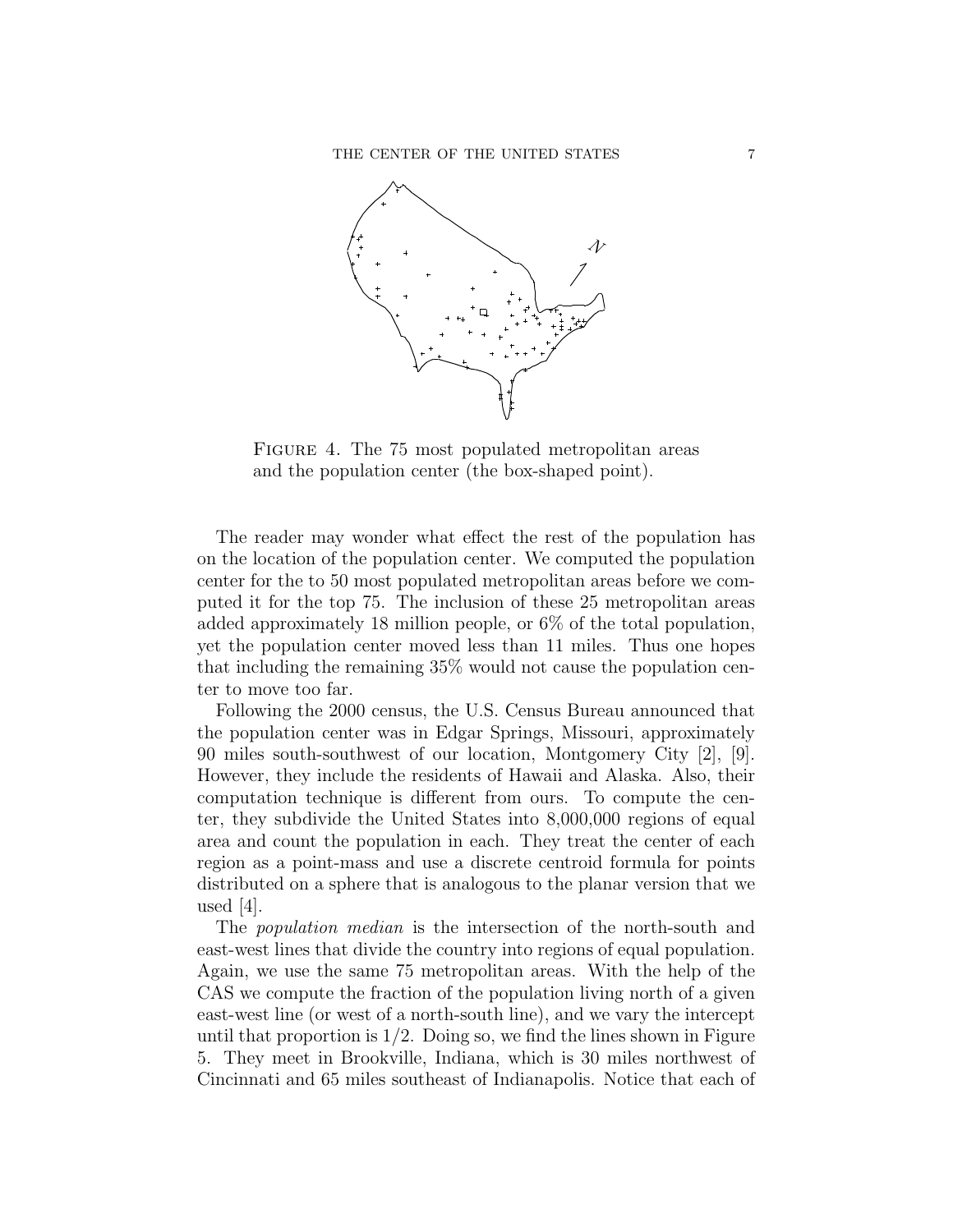the quarters do not necessarily contain the same population, but both pairs of opposite quarters do.



FIGURE 5. The population center (the box-shaped marker) and the latitude and longitude lines through the population median of the U.S.

The U.S. Census Bureau reports that the population median of the United States (including Alaska and Hawaii) is in Van Buren Township, Indiana, 85 miles southwest of Brookville [4].



Figure 6. Four centers of the United States.

It is an interesting class project to track the population center and the population median through history. There are population data available for each decennial census from 1790 to 2000 (see [7] for the 100 largest cities in each census year). A map from the U.S. Census Bureau, [5], shows the population center moving from Chestertown, Maryland in 1790 to Edgar Springs, Missouri in 2000 following a westward, then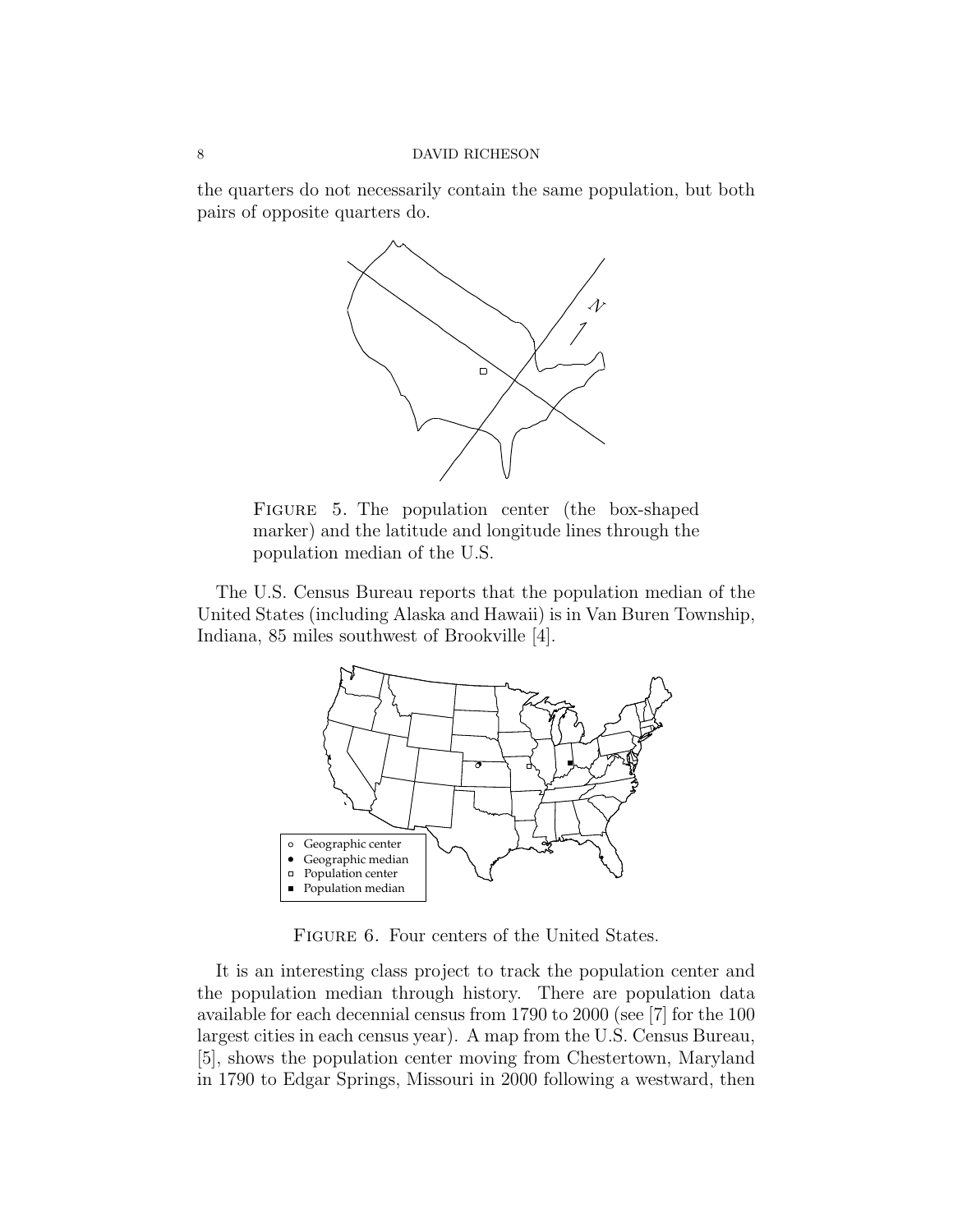southwestward path. Another map, [6], shows the population median migrating southwest from Troy, Ohio, in 1880 to the 2000 location of Van Buren Township, Indiana.

## The perimeter of the United States

Finally, we compute the perimeter of the United States. We know that the length of a curve  $y = f(x)$  for  $a \le x \le b$  is given by

$$
L = \int_{a}^{b} \sqrt{1 + (f'(x))^{2}} \, dx.
$$

Using the functions  $N(x)$  and  $S(x)$  (and using  $\alpha$  to convert to miles) we find the perimeter of the United States to be 8,878 miles: the U.S.- Canadian border is 3,283 miles, the U.S.-Mexican border is 1,386 miles, and the lengths of the Atlantic, Gulf, and Pacific coasts are 1,719, 1,315, and 1,175 miles respectively.

According to the 1963 Boundary Agreement, the length of the U.S.- Mexican border is 1,933 miles. By the U.S. Geological Survey the length of the U.S.-Canadian border (excluding the Alaskan border) is 3,987 miles [3].

The lengths of the jagged coasts are more difficult to compute than the relatively smooth national borders. The National Oceanic and Atmospheric Administration (NOAA) publishes two sets of data regarding the length of the coasts. One measurement they title "coastline" and the other they title "shoreline."

The *coastline* is the length of the coast measured using a "ruler" of length 30 minutes of latitude. It is the length of the general outline of the coast, ignoring small bays, peninsulas, and islands. Using this method NOAA found the Atlantic, Gulf, and Pacific coastlines to be 2,069, 1,631, and 1,293 miles respectively [3].

The *shoreline* is the length of the coast obtained by measuring every feature, including offshore islands, bays, sounds, and mouths of rivers (up to the head of the tidewater or to the location where the tidal waters narrow to 100 feet). In 1939-40, using the most accurate charts then available, NOAA found the shorelines to be 28,673, 17,141, and 3,863 miles for the Atlantic, Gulf, and Pacific coasts respectively [3].

Regardless of which of these techniques we use to measure the coasts, our computed perimeter is a significant underestimate. Using the coastline figures the perimeter of the United States is 10,913 miles and using the shoreline figures it is 54,059 miles. The error of our estimate is 19% using the first figure and 84% using the latter!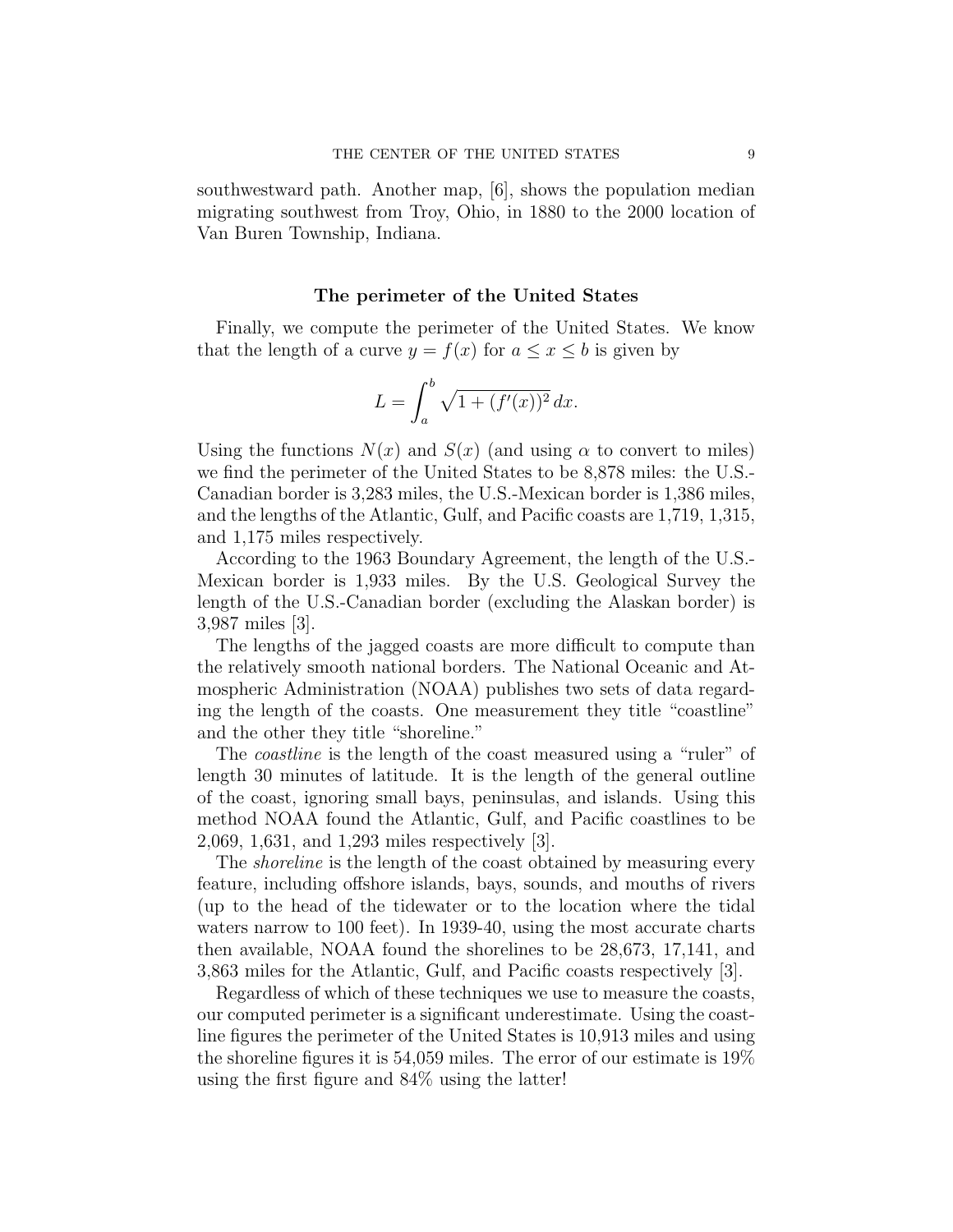A crude approximation of the boundary does not significantly affect the enclosed area or the location of the centroid, but it can have a huge effect on the perimeter. The length of the boundary depends to a very high degree on small, local fluctuations. We are reminded of the analogy likening a rocky coast to a fractal; certain fractal curves, such as the Koch snowflake, can enclose a finite area, yet have infinite length. Thus, we must question whether our problem is well defined. What do we mean by the perimeter of the United States? In response to the question, "What is the perimeter of the United States?" one should reply with the question, "What size ruler should I use?"

## Conclusions

This project succeeds as a teaching tool on several levels. It provides calculus students with real-world applications that are interesting and easy to understand. It gives the kind of results with which they can wow their friends at the lunch table. Meanwhile, the project forces them to use important calculus concepts: the area formula, the various centroid formulas, and the arc length formula. It gives students an opportunity to work with real data, not contrived data that are created for the simplicity of calculations. They see the usefulness of technology for solving complicated problems. Finally, they are forced to examine their assumptions (using a flat map and not a globe, sampling a percentage of the total population, using polynomials to model the jagged coastline, etc.) and see the consequences of these assumptions.

## **REFERENCES**

- [1] K. Bowling. The creation of Washington, D.C.: the idea and location of the American capital. George Mason University Press, Fairfax, Virginia, 1991.
- [2] F. Broome. 2000 U.S. Population centered in Phelps County, MO. U.S. Census Bureau, Washington, D.C., April 2, 2001.
- [3] R. Famighetti, editor. The world almanac and book of facts 1999. World Almanac Books, Mahwah, NJ, 1998.
- [4] Geography Division. Centers of population computation for 1950, 1960, 1970, 1980, 1990 and 2000. U.S. Census Bureau, Washington, D.C., April 2001.
- [5] Geography Division. Mean center of population for the United States: 1790 to 2000. U.S. Census Bureau, Washington, D.C., March 30, 2001.
- [6] Geography Division. Median center of population for the United States: 1880 to 2000. U.S. Census Bureau, Washington, D.C., 2001.
- [7] C. Gibson. Population of the 100 largest cities and other urban places in the United States: 1790 to 1990. U.S. Census Bureau, Washington, D.C., June 1998.
- [8] The Lay of the Land: The Center for Land Use Interpretation Newsletter. The geographical center of the lower 48 United States, at Lebanon, Kansas. The Center for Land Use Interpretation, Culver City, CA, Spring 1999.